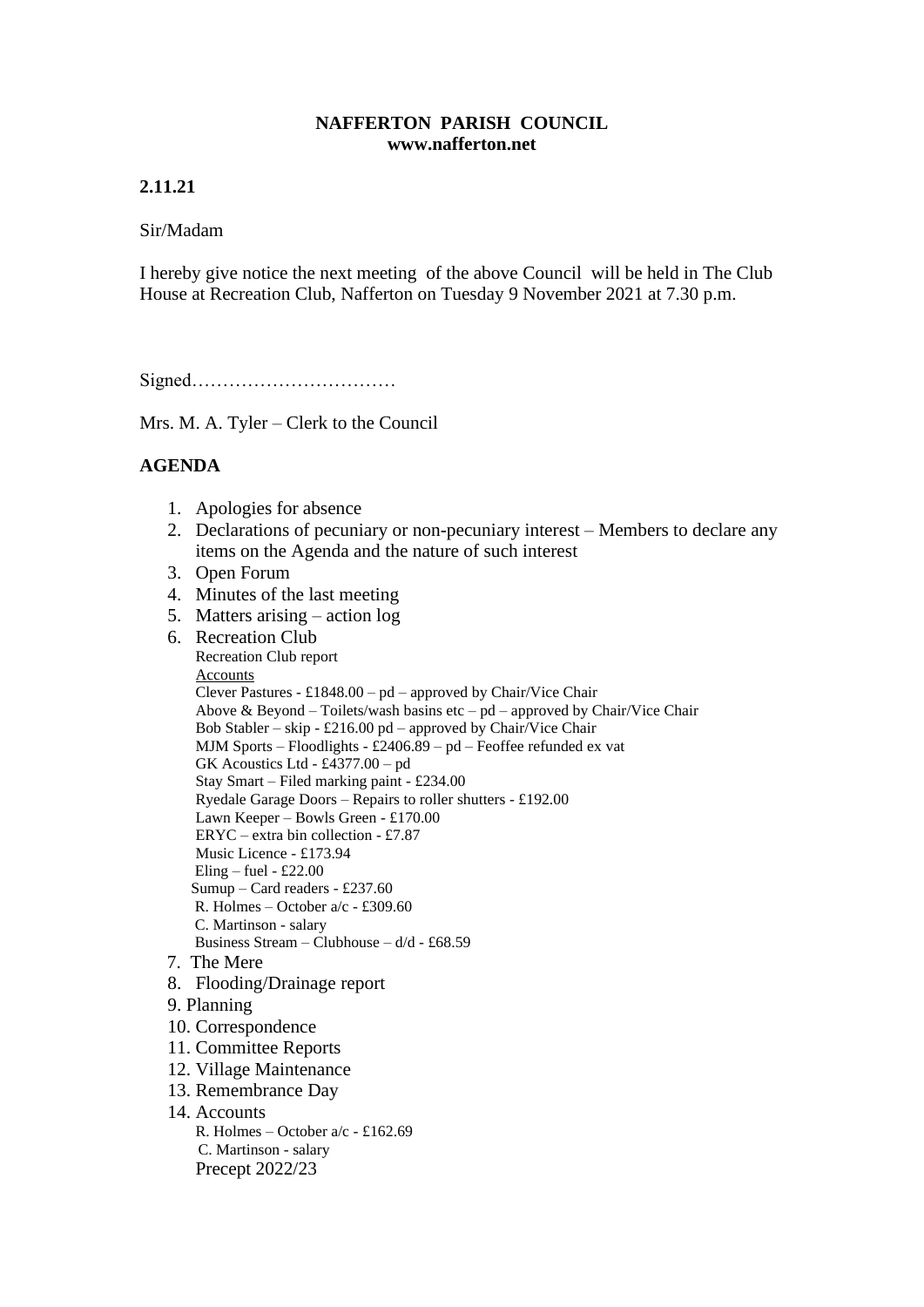## **CORRESPONDENCE**

Newbald Parish Council – Relationship with Town & Parish Councils Scout Group Christmas Fair 3.12.21

Web: D. Hutchings – Speeding vehicles on New Road – Councillor S. Sharp

East Riding of Yorkshire Council

Financial support for residents Road Closure – part of Middle Street 22.11.21

Planning:

21/03828/PLF – Erection of single storey extension to rear – Rockingham, New Bridge Lane, Nafferton

Planning decisions:

21/00219/PLB – Installation of replacement windows and doors to front and other internal and external restoration work – 31 Middle Street, Nafferton – granted

21/03239/PLF – Erection of a single storey extension to existing joinery workshop – rear of 26 Priestgate, Nafferton – granted

Tree applications:

21/03786/TCA – Crown lift 1 Oak Tree to allow more light into the house and garden – The Hall, Hall Close, Nafferton

21/03810/TCA – Fell 1, Pine tree, 3. Leylandi Trees, 4 Lawson Trees, 1 Douglas Fir, due to trees overgrowing their space and complaints from neighbouring properties due to shading and lack of light, pollard 1 Yes Tree to a height of 3 metres – Truro Vean, 45 Westgate, Nafferton

21/03903/TCA – Fell 1 tree due to close proximity to the property, disrupts tv signal and roots growing in lawn with another tree growing next to tree  $-12$  Coppergate, Nafferton

21/04014/TPO – Crown lift 1 Maple to as height of 6 metres and remove dead branches. It is not proposed that all lower limbs within the 6 metre zone are removed only those that are growing horizontally at an excessive length and are weaker in structure – The Hall, Hall Close, Nafferton

21/04048/TCA – Remove dead dying branches and thinner secondary leader 1 Wild Cherry that is running adjacent to main stem and striking it in high winds. Crown lift